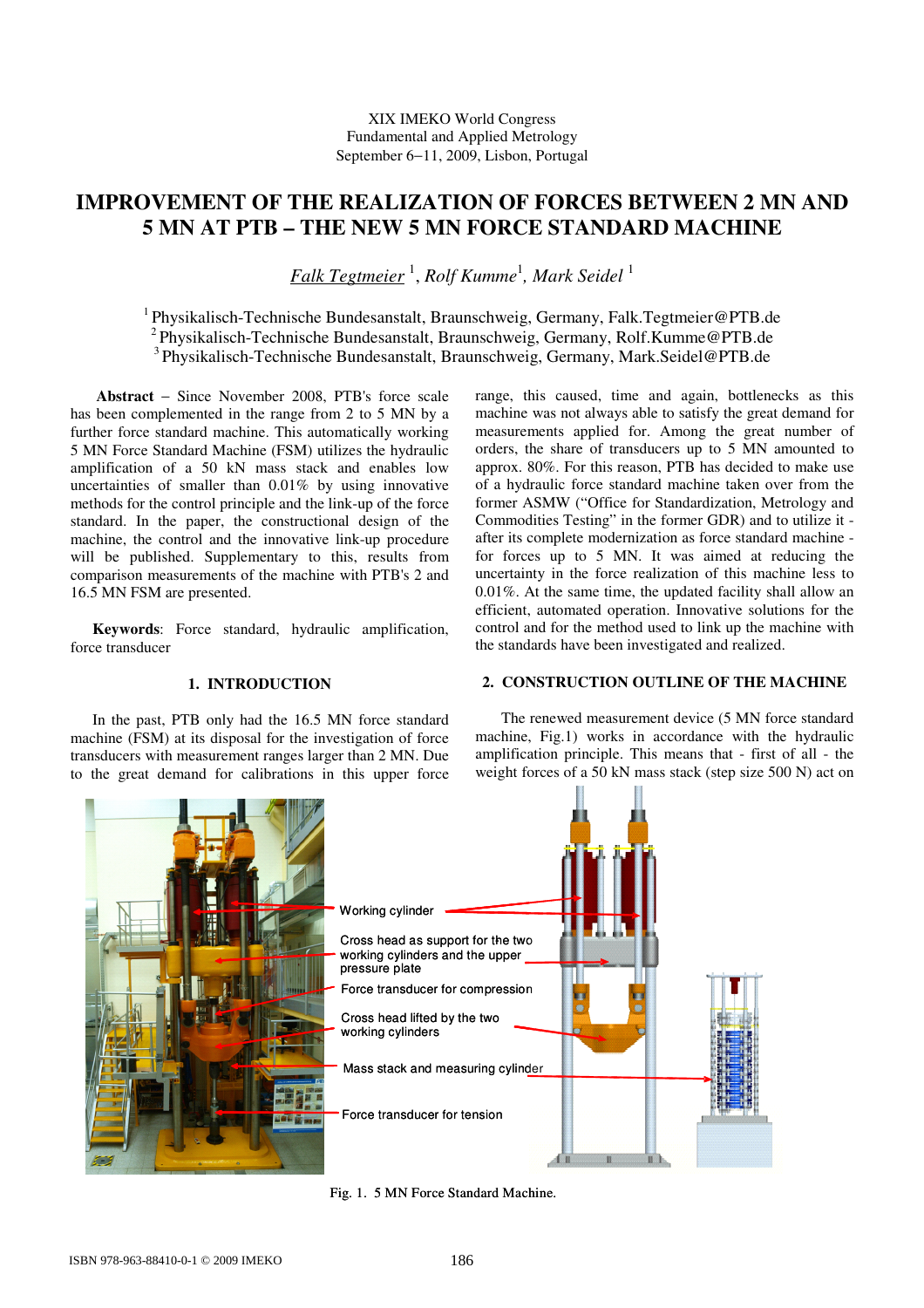a piston-cylinder system on the device's measuring side. By a control procedure, which is new for this machine type, force equilibrium is established between the weight force of the weights and the hydraulically generated force. The control procedure comprises the cascade connection of a control unit for hydraulic pressure, residual force and position. Due to the construction, the machine is a highly instable system - in favour of smaller mechanical uncertainties in the force realization. A sophisticated, computer-aided control unit allows the equilibrium of the forces from the oil pressure on the measuring cylinder and the mass stack to be established with uncertainties smaller than  $2 \cdot 10^{-5}$ . The oil pressure required for this force equilibrium acts simultaneously on two piston-cylinder systems arranged in parallel on the operating side. Due to the relation of the surfaces of the piston-cylinder systems on the operating side and on the measuring side, the forces are hydraulically amplified by a factor of approx. 100 while the pressure remains the same.

Both piston-cylinder systems exhibit a comparably large gap which - even when hydraulic oil of viscosity grade 200 mm<sup>2</sup>/s at typical machine temperature is used - causes a considerable loss of leak oil (17 l/min). To rule out that the leak oil flow increases too strongly when the pressure is increasing, a system with a double wall is used to prevent that an elastic enlargement of the cylinder occurs. At the same time, some oil inlets were provided which ensure a stable guiding of the piston thanks to a pressure which is uniform over the entire circumference. In this way - with the larger gap and the oil inlets - it can be avoided that the pistons touch the walls of the cylinder - which would lead to hysteresis-affected friction. Into the two pistons themselves, one hole each has been drilled at two thirds of the height, and the pistons transmit the force from the bottom of the hole towards the upper crosshead via pressure bars which are spherical at the contact surface. This design prevents that torques are applied to the piston which could otherwise press it against the cylinder wall.

### **3. LINKUP OF THE MASS AND UNCERTAINTY-MODEL**

When a force is generated by hydraulic transmission, a force of gravity in the gravitational field of the Earth is - in analogy to direct loading - first acting on the weights. This force is then transmitted by coupled hydraulic pistoncylinder systems. The force generated by the hydraulic transmission principle is described by the following model function:

$$
F = m \cdot g_{\text{loc}} \cdot (1 - \frac{\rho_{\text{L}}}{\rho_{\text{m}}}) \cdot Q \cdot \prod_{i=1}^{3} (1 - \Delta_{i})
$$
 (1)

The input quantities are:

- m mass of the weights
- $g<sub>loc</sub>$  local gravitational acceleration at the place place where the weights are installed
- $\rho_{\rm m}$  density of the weights used

 $\rho_L$  density of the air

Q transmission ratio

- $\Delta_1$  enlargement of the piston-cylinder systems by oil pressure
- $\Delta_2$  force introduction effects for an ideal test piece
- $\Delta_3$  influences by magnetic properties of the weights

In the past, an uncertainty model for comparable hydraulic standard measuring devices was established in accordance with this model function. It turned out that the uncertainties in the determination of the transmission ratio and the exact weighing of the masses make a considerable contribution to the resulting combined standard uncertainty. This is why the 5 MN force standard machine shall be linked up via a different method. The masses and the transmission ratio are not primarily determined for the uncertainty budget. Due to the place where the 5 MN deadweight force standard machine is installed - i.e. beside the 2 MN deadweight force standard machine - link-up with this device was performed by transfer transducers. The identical environmental conditions without significant transport influences and delays in time worth mentioning allow the device to be linked up with smaller uncertainties than has before been possible by the measurement of the piston-cylinder systems and weighing of the individual masses. In the case of the 5 MN force standard machine, the change of the transmission ratio alone amounts to approx.  $1.10^{-4}$ .

The 5 MN force standard machine was linked up with a build-up system composed of a transducer for forces in tension and forces in compression mounted in parallel as well as of different transfer standards for forces in tension and forces in compression.

Equation 2 describes the uncertainty model for a hydraulic force standard device in accordance with the model function (1).

$$
w(F) = \sqrt{\frac{w^2(m) + w^2(g_{\text{loc}}) + \left(-\frac{\rho_L}{\rho_m}\right)^2 w^2(\rho_L) + \left(\frac{\rho_L}{\rho_m}\right)^2 w^2(\rho_m) + w^2(Q) + \sum_{i=1}^3 w^2(\Delta_i)}
$$
(2)

This model shall not, however, be used for link-up of the 5 MN force standard device, as it would not allow the absolute values of the individual uncertainty contributions to be determined with uncertainties as small as they are achieved by direct link-up with the 2 MN force standard device which is explained in the following.

In [1], the best measurement capability is described for the link-up of force measuring devices by means of transfer standards. Chapter 5.2 relates to the link-up of a hydraulic force measuring device. The following uncertainty function is obtained: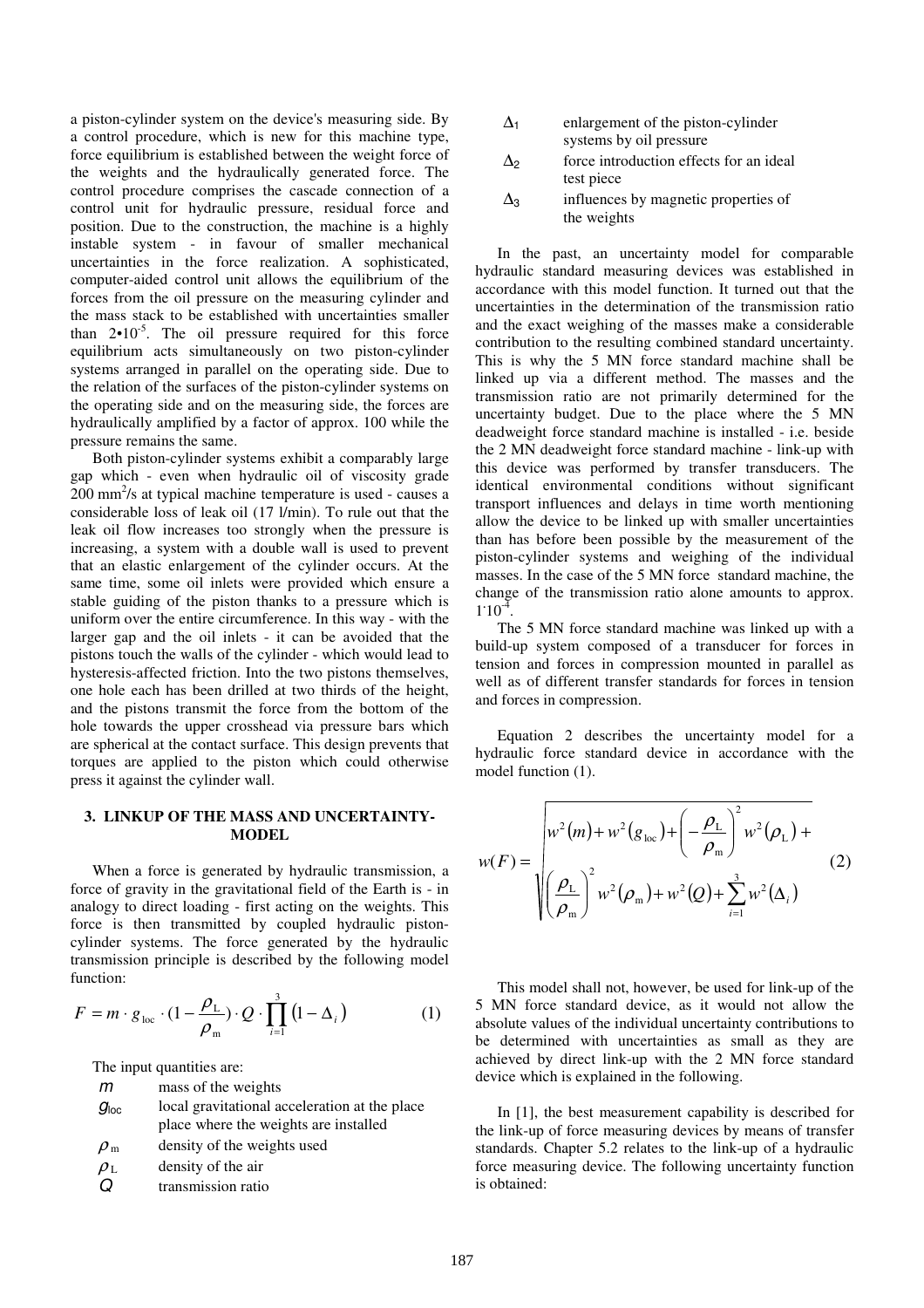$$
w(F) = \sqrt{w^2(m) + w^2(g_{loc}) + \left(-\frac{\rho_L}{\rho_m}\right)^2 w^2(\rho_L) + \left(\frac{\rho_L}{\rho_m}\right)^2 w^2(\rho_m) + w^2(Q) + w^2(\Delta_{\text{Traceability}})}
$$
(3)

Sawla [1] defines the term of the link-up w ( $\Delta_{\text{Traceability}}$ ) uncertainty as follows:

$$
w(\Delta_{\text{Traceability}}) = w^2(\overline{F}_{\text{FCM}}) + w^2(\Delta_{\text{HysFCM}}) + w^2(\Delta_{\text{Drift\_Taskd}}) + w^2(\overline{F}_{\text{FSM}}) + w^2(\Delta_{\text{Relization}}) \tag{4}
$$

Where:

$$
w^{2}(\overline{F}_{\text{FCM}}) = \frac{\sum_{i=1}^{n} (x_{i} - \overline{x}_{\text{FCM}})^{2}}{n(n-1) \cdot \overline{x}_{\text{FCM}}}
$$

$$
w^{2}(\Delta_{\text{HysFCM}}) = \frac{a_{\text{HysFCM}}^{2}}{3}
$$

$$
w^2(\Delta_{\text{Drift\_TtaStd}}) = \frac{a_{\text{Drift TraStd}}^2}{3}
$$

$$
w^{2}(\overline{F}_{\text{FCM}}) = \frac{\sum_{i=1}^{n} (x_{i} - \overline{x}_{\text{FSM}})^{2}}{n(n-1) \cdot \overline{x}_{\text{FSM}}^{2}}
$$

$$
w^{2}(\Delta_{\text{RelDev}}) = \frac{(\overline{x}_{\text{FCM}} - \overline{x}_{\text{FSM}})^{2}}{24 \cdot \overline{x}_{\text{FSM}}^{2}} = \frac{a_{\text{RelDev}}^{2}}{6}
$$

 $w(\Delta_{\text{realization}}) = 1.10^{-5}$  (Standard deviation in the realisation of force)

This link-up uncertainty is now used in two ways for the uncertainty model of the 5 MN force standard device.

The uncertainty model on which equation (3) is based contains again - as in equation (2) - the uncertainty contributions of the force component generated on the side of the measuring cylinders as well as the uncertainty contributions of the transmission ratio. In the case of the 5 MN force standard device, the associated quantities were as described before - not traced back by their explicit determination, but by a comparison between the force obtained as overall result and the reference force of the 2 MN force standard device.

Equation 5 now adds up the machine-relevant components from equation 3. The uncertainty contributions of the single quantities were not determined directly, but the resulting combined uncertainty was quantified with the force comparison. The metrological uncertainty with which the masses were aligned as exactly as possible by comparable measurements and mass corrections, thus corresponds to the uncertainty of the transfer process. The following is thus valid:

$$
w^{2}(m) + w^{2}(g_{loc}) + \left(-\frac{\rho_{L}}{\rho_{m}}\right)^{2} w^{2}(\rho_{L}) + \left(\frac{\rho_{L}}{\rho_{m}}\right)^{2} w^{2}(\rho_{m}) + w^{2}(Q)
$$
  
=  $w^{2}(\Delta_{\text{Tr. withoutHyst.}})$  (5)

As the masses were always compared with series at increasing forces, the hysteresis or reversal error is of no significance for the link-up. If equation 3 is complemented with equation 5, the following uncertainty model is obtained for the 5 MN force standard device:

$$
w(F) = \sqrt{w^2(\Delta_{\text{Tr. without Hyst.}}) + w^2(\Delta_{\text{Traceability}})}
$$
(6)

For the mass link-up of the machine, the masses were weighed. Subsequently, comparison measurements were performed with the 2 or 16.5 MN-force standard device. On the basis of the deviations, correction values were calculated and the tare weights were adapted until the deviations became, if possible, smaller than  $2.10^{-5}$  in the range from 200 kN to  $2 \text{ MN}$  and smaller than  $4.10^{-5}$  in the range of the measurement with the build-up system composed of the 2 MN transducer for forces in tension and the 5 MN transducer for forces in compression.

Mechanical superstructures for such a "build-up" force transducer arrangement - e.g. a large compression plate under which several transducers are mounted – are, for different reasons which are related with additional mechanical components - not precise enough for the link-up of the machine.

This is why the possibility realized on the 5 MN force standard machine - i.e. direct, simultaneous installation of both a transducer for forces in tension and a transducer for forces in compression - is made use of without causing additional uncertainties by additionally mounted parts. In the different mounting positions and with rotational turning of the transducers, uncertainty components below 3**.** 10-5 could be detected due to the rotation effect. The transducers had before been calibrated in the 2 MN force standard machine. For this purpose, a force-in-compression transducer up to 3 MN was used, whose interpolation function had been determined in the 2 MN force standard machine and confirmed in the 16.5 MN force standard machine. From the addition of the measurement values of the transducer for forces in compression (3 MN) and the transducer for forces in tension (2 MN), the machine was linked up in the range from 2 to 5 MN to the high-precision 2 MN force standard machine. The photo in Fig. 1 shows both transducers mounted in the 5 MN FSM. Fig. 2 shows the signals of both transducers during a measurement from 2 MN to 4 MN. The smaller transducer for tension with its long bars for mounting is more elastic than the bigger transducer for compression. The exact ratio of force between the two transducers is finally adjusted with the screwed head of the compression transducer.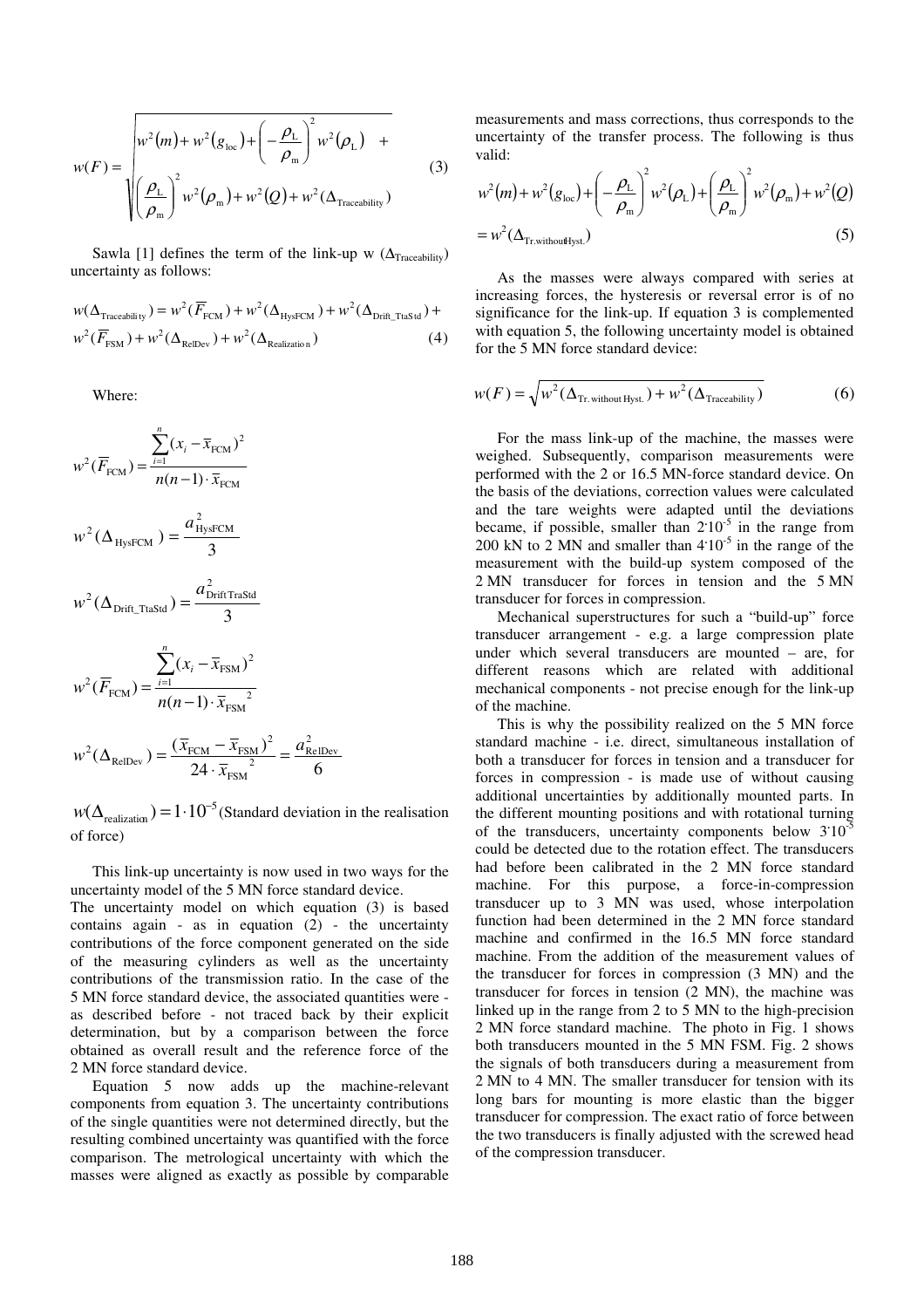

Fig. 2. Caracteristics of the two transducers in the build up system.

The tension-compression tests were performed in two ranges: in load steps from 2000 to 4000 kN and in the range from 4000 to 5000 kN. In the last-mentioned range, the transducer for forces in compression up to 3MN was used. It showed, however, a clearly stronger creep behaviour than in the range up to 5 MN. Accordingly, it was calibrated in the 16.5 MN force standard machine. In the calibrations on the 2 MN force standard machine and on the 16.5 MN force standard machine, the force steps and time dependences were adapted exactly to the force/time curves of the actual tension-compression test. The 2 MN transducer for forces in tension was, for example, calibrated in 10 steps of 1500 to 2000 kN to achieve that the force curve corresponds to the curve shown in the diagram in Fig. 2.

From these calibrations, the inverted 3rd order polynomials to the force-signal curve were calculated and used for evaluation of the individual measuring signals of the two transducers. Table 1 shows a list of the individual results of a measurement, their addition and deviation from the theoretical value.

Table 1. Signals and force value during the calibration as in Fig. 2.

| Force | Signal 1       | Signal 2 | <b>Force Pressure Force Tension</b> |          | Addition | rel. Deviation |
|-------|----------------|----------|-------------------------------------|----------|----------|----------------|
|       | m <sub>W</sub> |          | kN                                  |          | kN       |                |
| 2000  | 1.59712        | 0.185438 | 1568.444                            | 431.610  | 2000,054 | 0.0027%        |
| 2200  | 1.63858        | 0.253898 | 1608,992                            | 591,046  | 2200.039 | 0.0018%        |
| 2400  | 1.67878        | 0.322862 | 1648.304                            | 751.706  | 2400.011 | 0.0004%        |
| 2600  | 1.71805        | 0.392206 | 1686.701                            | 913.301  | 2600.002 | 0.0001%        |
| 2800  | 1.75661        | 0.461842 | 1724.396                            | 1075.626 | 2800.022 | 0.0008%        |
| 3000  | 1.79463        | 0.531684 | 1761,550                            | 1238.480 | 3000.030 | 0.0010%        |
| 3200  | 1.83215        | 0.601716 | 1798.222                            | 1401,826 | 3200.048 | 0.0015%        |
| 3400  | 1.86928        | 0.671880 | 1834.496                            | 1565,527 | 3400.023 | 0.0007%        |
| 3600  | 1.90607        | 0.742132 | 1870.443                            | 1729.481 | 3599.924 | $-0.0021%$     |
| 3800  | 1.9425         | 0.812575 | 1906,030                            | 1893.927 | 3799.957 | $-0.0011%$     |
| 4000  | 1.97876        | 0.883061 | 1941.445                            | 2058,520 | 3999,965 | $-0.0009%$     |

After the measurements had been adjusted as exactly as possible, a concluding series of comparison measurements was performed. The individual parameters for equation (4) were also determined from the concluding comparison measurements. The results are shown in Table 2. The Table also contains the values for the two  $\Delta_{\text{Traceability}}$  factors and the simple measurement uncertainty of the 5 MN force measuring device calculated in accordance with equation 6.

Table 2. Listing of all uncertainty components and the resulting combined uncertainty.

| Force in kN Reference |                                              | $X$ $FSM$ | $X$ $FCM$ | w <sup>2</sup><br>rel deviatio      | $w^2$ <sub>FSM</sub>                                           | $w^2$ Hys FCM              | $w^2$ <sub>FCM</sub> | $w^2$ <sub>D</sub> realization $w_t$ traceability                                |                   | W tr without Hyst. | $w(F_{FCM})$ |
|-----------------------|----------------------------------------------|-----------|-----------|-------------------------------------|----------------------------------------------------------------|----------------------------|----------------------|----------------------------------------------------------------------------------|-------------------|--------------------|--------------|
| 50                    | 2-MN-FSM 0.100015 0.100021 1.50E-10 3.07E-11 |           |           |                                     |                                                                |                            |                      | 7,26E-10 3,46E-10 1,00E-10                                                       | 3,68E-05          | 2,50E-05           | 4.45E-05     |
| 100                   |                                              |           |           |                                     | 2-MN-FSM 0.199994 0.200001 3.91E-11 5.60E-12 7.26E-10 1.77E-11 |                            |                      | $1.00E-10$                                                                       | 2,98E-05          | 1,27E-05           | $3,24E-05$   |
| 150                   |                                              |           |           | 2-MN-FSM 0.299968 0.299978 4.63E-11 |                                                                | 7,12E-12 7,26E-10 8,57E-12 |                      | 1.00E-10                                                                         | 2,98E-05          | 1.27E-05           | 3,24E-05     |
| 200                   |                                              |           |           |                                     | 2-MN-FSM 0.39996210.39996213.66E-14 8.47E-12 7.26E-10 2.77E-11 |                            |                      | 1.00E-10                                                                         | 2,94E-05          | 1.17E-05           | 3.16E-05     |
| 400                   |                                              |           |           |                                     | 2-MN-FSM 0.799888 0.799898 5.72E-12 5.31E-12 7.26E-10 2.53E-11 |                            |                      | 1,00E-10                                                                         | 2,94E-05          | 1,17E-05           | 3,16E-05     |
| 600                   |                                              |           |           |                                     | 2-MN-FSM 1,199815 1,199814 1,81E-15 5,34E-12 7,26E-10 1,92E-12 |                            |                      | 1,00E-10                                                                         | 2,89E-05          | 1,04E-05           | 3,07E-05     |
| 800                   |                                              |           |           |                                     |                                                                |                            |                      | 2-MN-FSM 1,599720 1,599729 1,25E-12 1,34E-12 7,26E-10 7,36E-12 1,00E-10          |                   | 2,89E-05 1,05E-05  | 3,07E-05     |
| 1000                  |                                              |           |           |                                     |                                                                |                            |                      | 2-MN-FSM 1,999598 1,999605 6,06E-13 1,99E-12 7,26E-10 9,56E-12 1,00E-10          | 2,89E-05          | 1,06E-05           | 3,08E-05     |
| 1200                  | 2-MN-FSM 1,202757 1,202764 1,13E-12 1,60E-11 |           |           |                                     |                                                                | 7,26E-10 2,11E-11          |                      | 1,00E-10 2,94E-05                                                                |                   | 1,18E-05           | 3,17E-05     |
| 1400                  | 2-MN-FSM 1,403161 1,403171 2,01E-12 1,78E-11 |           |           |                                     |                                                                | 7,26E-10 2,76E-12          |                      | 1,00E-10                                                                         | 2,91E-05          | 1,11E-05           | $3.12E - 05$ |
| 1600                  | 2-MN-FSM                                     | .603552   |           | .603561 1.54E-12 1.32E-11           |                                                                | 7.26E-1011.21E-111         |                      | 1.00E-10                                                                         | 2,92E-05          | 1.13E-05           | 3.13E-05     |
| 1800                  | 2-MN-FSM 1,803920 1,803914 4,80E-13 1,19E-11 |           |           |                                     |                                                                |                            | 7,26E-10 3,87E-12    | 1.00E-10                                                                         | 2,90E-05          | 1,08E-05           | 3,10E-05     |
| 2000                  | 2-MN-FSM 2,004293 2,004297 1,76E-13 1,10E-11 |           |           |                                     |                                                                | 7,26E-10 2,82E-11          |                      | 1,00E-10 2,94E-05                                                                |                   | 1,18E-05           | 3,17E-05     |
| 2200                  | 2-MN-FSM                                     | 2200      |           | 2200,008 6,17E-13 2,23E-11          |                                                                | 4,00E-10 7,56E-11          |                      | 1,00E-10                                                                         | 2,45E-05          | 1,41E-05           | 2,82E-05     |
| 2400                  | 2-MN-FSM                                     | 2400      |           | 2400.010 7.87E-13 2.23E-11          |                                                                | 4,00E-10 8,89E-11          |                      | 1.00E-10                                                                         | 2.47E-05          | 1.46E-05           | 2.87E-05     |
| 2600                  | 2-MN-FSM                                     | 2600      |           | 2600.024 3.46E-12 2.23E-11          |                                                                | 4.00E-1016.40E-11          |                      | $1.00E-10$                                                                       | 2,43E-05          | 1,38E-05           | 2,79E-05     |
| 2800                  | 2-MN-FSM                                     | 2800      |           | 2800.046 1.13E-11 2.23E-11          |                                                                | 4.00E-1014.41E-11          |                      | $1.00E-10$                                                                       | 2.40E-05          | 1.33E-05           | 2.75E-05     |
| 3000                  | 2-MN-FSM                                     | 3000      |           | 3000,045 9,25E-12 2,23E-11          |                                                                | 4,00E-10   4,46E-11        |                      | 1,00E-10                                                                         | 2,40E-05          | 1,33E-05           | 2,74E-05     |
| 3200                  | 2-MN-FSM                                     | 3200      |           | 3200,050 1,02E-11 2,23E-11          |                                                                | 4,00E-10 2,27E-11          |                      | 1,00E-10                                                                         | 2,36E-05          | 1,25E-05           | 2,67E-05     |
| 3400                  | 2-MN-FSM                                     | 3400      |           | 3400,028 2,81E-12 2,23E-11          |                                                                | 4,00E-10 5,07E-11          |                      |                                                                                  | 1,00E-10 2,40E-05 | 1,33E-05           | 2,74E-05     |
| 3600                  | 2-MN-FSM                                     | 3600      |           | 3600,001 4,53E-15 2,23E-11          |                                                                |                            |                      | 4,00E-10 1,59E-10 1,00E-10                                                       | 2,61E-05          | 1,68E-05           | 3,10E-05     |
| 3800                  | 2-MN-FSM                                     | 3800      |           | 3800.023 1.58 E-12 2.23 E-11        |                                                                |                            |                      | 4.00E-1019.47E-111 1.00E-10                                                      | 2.49E-05          | 1.48E-05           | 2.89E-05     |
| 4000                  | 2-MN-FSM                                     | 4000      |           | 4000,027 1,92E-12 2,23E-11          |                                                                |                            |                      | 4,00E-10 2,53E-10 1,00E-10                                                       | 2,79E-05          | 1,94E-05           | 3,40E-05     |
|                       | 16,5 MN-<br><b>FSM</b>                       |           |           |                                     |                                                                |                            |                      |                                                                                  |                   |                    |              |
| 4200                  | 2-MN-FSM,                                    | 4200      |           |                                     |                                                                |                            |                      | 4200,110 2,85E-11 6,00E-10 7,33E-11 3,12E-10 1,00E-10                            | 3,34E-05          | 3,23E-05           | 4,64E-05     |
| 4400                  | 16,5 MN-                                     | 4400      |           |                                     |                                                                |                            |                      | 4400,126 3,42E-11 6,00E-10 7,33E-11 2,07E-10 1,00E-10 3,35E-05                   |                   | 3.23E-05           | 4,65E-05     |
| 4600                  | 2-MN-FSM,<br>16,5 MN-                        | 4600      |           |                                     |                                                                |                            |                      | 4600.088 1.52E-11 6.00E-10 7.33E-11 1.59E-10 1.00E-10 3.15E-05                   |                   | 3.04E-05           | 4,38E-05     |
|                       | 2-MN-FSM,                                    |           |           |                                     |                                                                |                            |                      |                                                                                  |                   |                    |              |
| 4800                  | 16,5 MN-<br>2-MN-FSM,                        | 4800      |           |                                     |                                                                |                            |                      | 4800,089 1,42E-11 6,00E-10 7,33E-11 2,09E-10 1,00E-10                            | 3,08E-05 2,96E-05 |                    | 4.27E-05     |
| 4950                  | 16,5 MN-                                     | 4950      |           |                                     |                                                                |                            |                      | 4950,241 9,86E-11 6,00E-10 7,33E-11 2,11E-10 1,00E-10 3,29E-05 3,17E-05          |                   |                    | 4,57E-05     |
| 5000                  | 2-MN-FSM,<br>16,5 MN-                        | 5000      |           |                                     |                                                                |                            |                      | 5000,113 2,13E-11 6,00E-10 7,33E-11 2,17E-10 1,00E-10 3,17E-05 3,05E-05 4,40E-05 |                   |                    |              |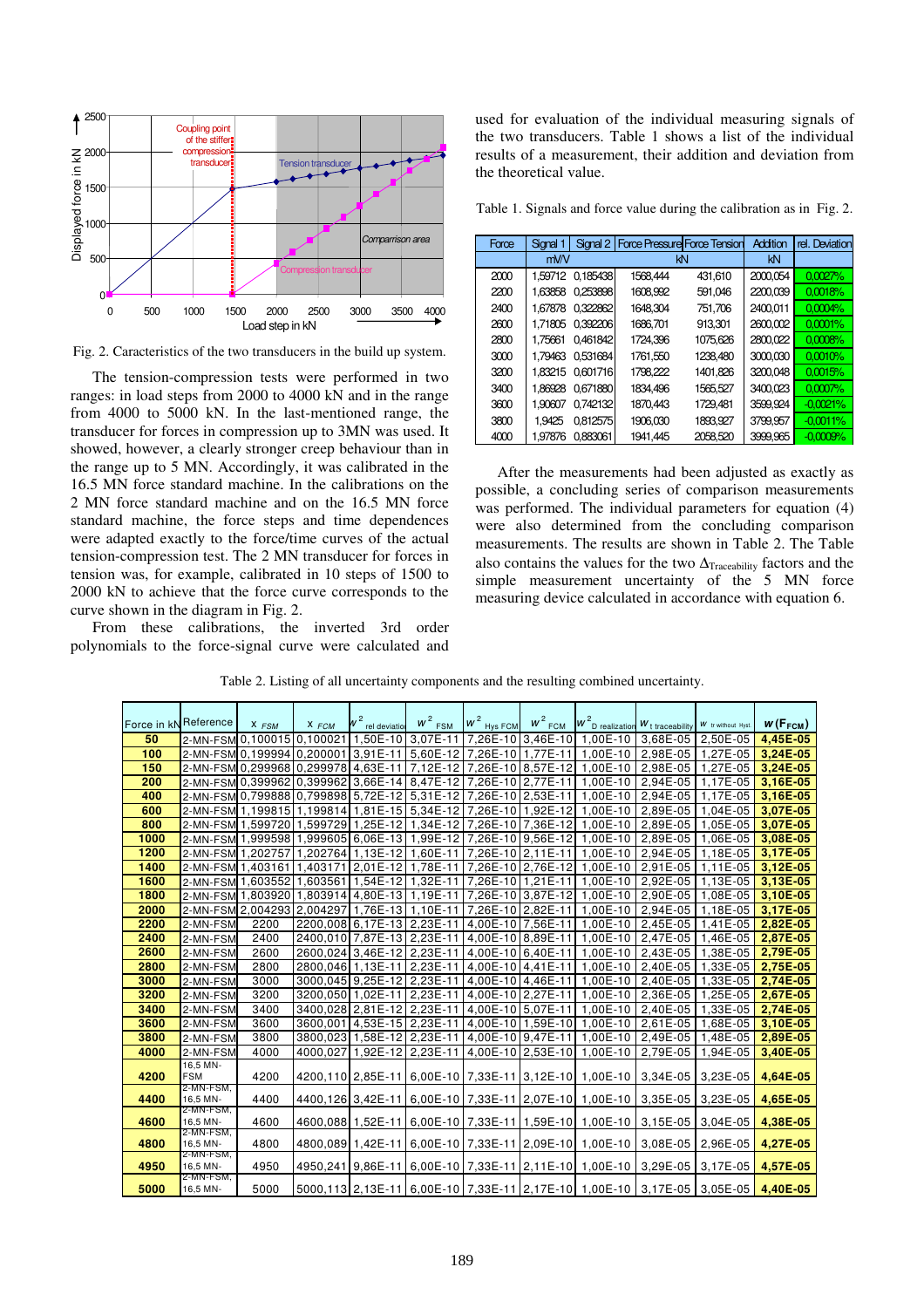The procedure selected in this model is very safe with respect to the best measurement capability. In the case of many individual uncertainty contributions, the maximum values of an individual result were used for all measurement values of a measurement. When several transducers were used, the worst result was calculated.

The conservative character of the uncertainty model is also shown by the die En values in Table 3. They lie very clearly below 1.

After the completion of last comparisons, the 5 MN force standard machine started calibration service in November 2008 as a national standard up to 5 MN with an uncertainty below  $1.10^{-4}$ . The small uncertainty of the machine's force realization was impressively shown by comparison measurements with the 2 MN and 16,5 MN force standard machine, using high-precision transfer standards. The results are shown in Fig. 3. Last but not least, the revised facility offers, in the range up to 5 MN, twice as many force steps as the 16.5 MN facility.

Long time measurements also approve the stability of the machine. The differences of repeated comparisons to the 2 MN force standard machine are much lower than the typical deviations between these two machines.

The short time stability during a single measurement is assured by a regulated oil-cooling system within the pressure-pipe from the hydraulic aggregate to the machines cylinders, which keeps a stable temperature of 22°C.

Table 3.  $E_n$  values for an assumed overall uncertainty of  $1.10<sup>-4</sup>$  for a k-factor of 2.

| $\overline{x}$<br><b>FSM</b> | $X$ FCM  | <b>Deviation</b> | $\overline{W}$ | $E_n$   |
|------------------------------|----------|------------------|----------------|---------|
| 0,399962                     | 0,399962 | $-0.0001%$       | 0,0102%        | $-0,01$ |
| 0,799888                     | 0.799898 | 0,0012%          | 0,0102%        | 0,11    |
| 1,199815                     | 1,199814 | 0,0000%          | 0,0102%        | 0,00    |
| 1,599720                     | 1,599729 | 0.0005%          | 0.0102%        | 0.05    |
| 1,999598                     | 1,999605 | 0,0004%          | 0,0102%        | 0,04    |
| 1,202757                     | 1,202764 | 0,0005%          | 0,0102%        | 0,05    |
| 1,403161                     | 1,403171 | 0,0007%          | 0,0102%        | 0,07    |
| 1,603552                     | 1,603561 | 0,0006%          | 0,0102%        | 0,06    |
| 1,803920                     | 1,803914 | $-0,0003%$       | 0,0102%        | $-0,03$ |
| 2000                         | 2000,027 | 0,0014%          | 0,0102%        | 0, 13   |
| 2200                         | 2200,008 | 0.0004%          | 0.0102%        | 0,04    |
| 2400                         | 2400,010 | 0,0004%          | 0,0102%        | 0,04    |
| 2600                         | 2600,024 | 0.0009%          | 0,0102%        | 0,09    |
| 2800                         | 2800,046 | 0,0017%          | 0,0102%        | 0, 16   |
| 3000                         | 3000,045 | 0,0015%          | 0,0102%        | 0, 15   |
| 3200                         | 3200,050 | 0.0016%          | 0,0102%        | 0, 15   |
| 3400                         | 3400,028 | 0.0008%          | 0,0102%        | 0,08    |
| 3600                         | 3600,001 | 0,0000%          | 0,0102%        | 0,00    |
| 3800                         | 3800,023 | 0,0006%          | 0,0102%        | 0,06    |
| 4000                         | 4000,027 | 0.0007%          | 0.0102%        | 0,07    |
| 4200                         | 4200,110 | 0,0026%          | 0,0102%        | 0,26    |
| 4400                         | 4400,126 | 0,0029%          | 0,0102%        | 0,28    |
| 4600                         | 4600,088 | 0.0019%          | 0.0102%        | 0, 19   |
| 4800                         | 4800,089 | 0,0018%          | 0,0102%        | 0, 18   |
| 5000                         | 5000,113 | 0.0023%          | 0.0102%        | 0,22    |

#### **4. OPERATING PRINCIPLE OF THE AUTOMATIC CONTROL**

In the past, the machine was controlled manually, which means that the oil inflow that is required for establishing a equilibrium of the pressure balance between the side of the mass and the side of the force transducer was set by hand. This procedure was extremely difficult due to the fact that the control behaviour of the machine is highly instable. The hydraulic aggregate is located below the machine. Due to the height of the construction, long hydraulic pipes are necessary. At the same time, the two piston/cylindersystems exhibit a relatively large gap and the machine is very flexible thanks to the fact that is was designed as a long, slim construction (the aim being to achieve only small compulsorily applied transverse forces). Although these factors bear many advantages as regards the achieving of a small total uncertainty of the machine, they have the disadvantage of making a fast and stable automatic control difficult.

For the control principle, different methods were studied but with none of them was it possible to achieve - as a single principle - a stable and sufficiently exact regulation.

A very satisfactory solution was then achieved by a cascade which consisted of (a) an oil pressure control, (b) a residual force regulation on the measurement side and (c) a position control which was designed in a very complex way.

If a load step is to be triggered, first of all the new mass constellation for the force step is composed. If there is already a force on the force transducer, an oil pressure control maintains the force on the working cylinder with an accuracy of 0.02%. With the same oil pressure from the last load step and the new mass stack combination for the next load step, the measuring cylinder decreases or increases towards two limiting bearings between which the measuring cylinder can move by 32 mm. Subsequently, the oil pressure is altered in the direction of the next load step until the difference to the nominal force amounts to only 10 kN. In this state, the selected masses and the measuring cylinder is - via a coupling element - brought into a position centrally between the two limiting bearings. The force which is needed for this is measured by means of a small force transducer. In order to avoid influences from transverse forces which are caused by unavoidable manufacturing and alignment tolerances of the measuring cylinder (which is approximately 2 m long and rotates during the measurement with one revolution every 10 seconds) and from the mass stack applied to it, a transverse-force-compensated force transducer is used, as well as a special flexure pivot which is not able to transmit any relevant torques to the transducer.

After the residual force transducer, located at the measurement side, has been coupled, its signal is used as control quantity in order to reduce same to zero. If this is the case, the oil pressure generates exactly the buoyancy force for the load step selected on the mass stack, i.e., after the hydraulic amplification, the exact calibration force on the force transducer. Originally, this control process was supposed to be sufficient to achieve a small uncertainty of  $1.\overline{10^{-4}}$ .

Due to various uncertainty influences - mainly in the measurement of the residual force - it was not possible to reduce the reproducibility below a three times larger value. Therefore, a third control step was integrated into the machine. After setting the oil pressure via the residual force